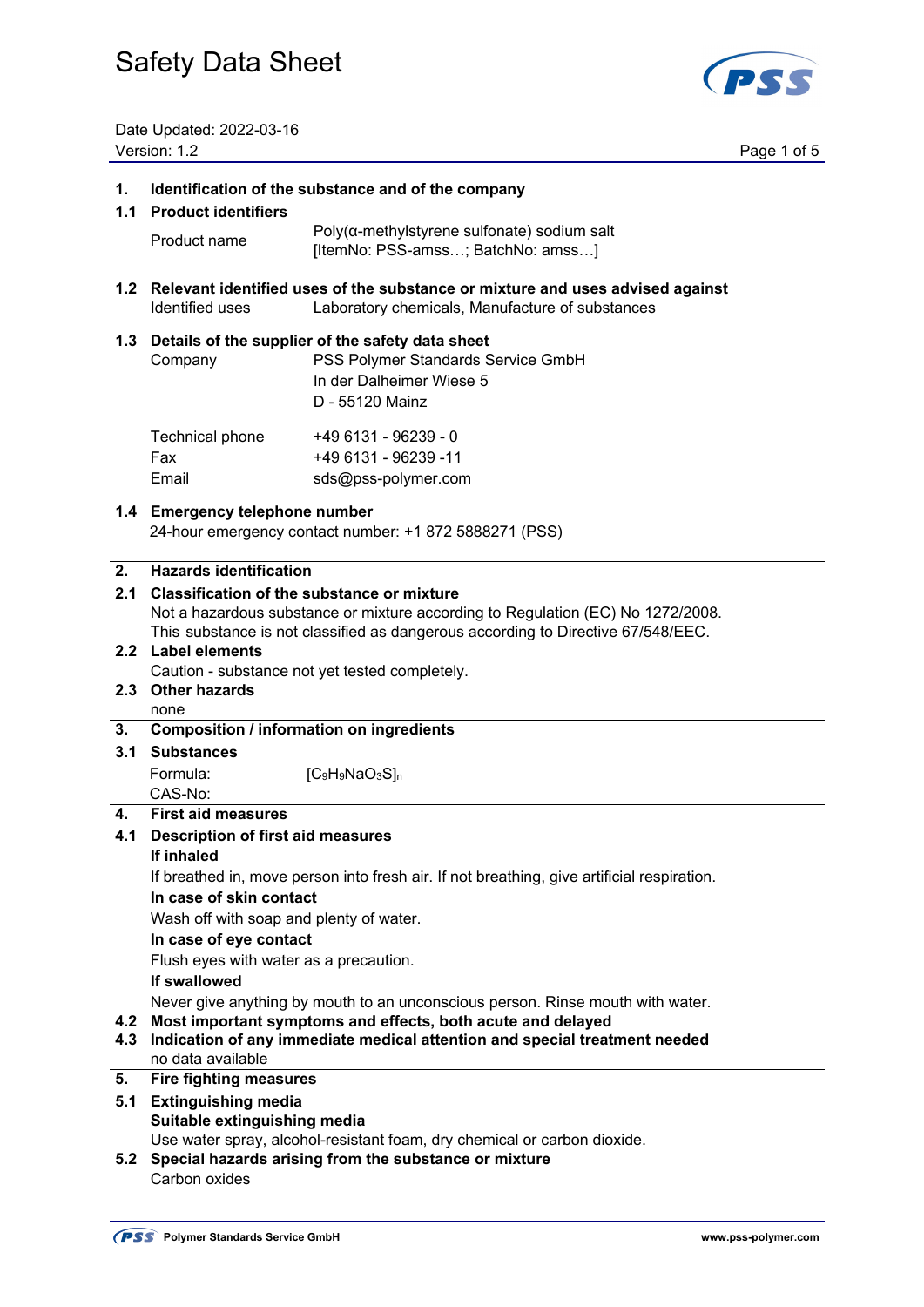

Date Updated: 2022-03-16 Page 2 of 5<br>Version: 1.2 Page 2 of 5

Product name: Poly(α-methylstyrene sulfonate) sodium salt

|    | 5.3 Advice for fire fighters                                                                                               |  |  |
|----|----------------------------------------------------------------------------------------------------------------------------|--|--|
|    | Wear self contained breathing apparatus for fire fighting if necessary.                                                    |  |  |
|    | 5.4 Further information                                                                                                    |  |  |
|    | no data available                                                                                                          |  |  |
|    | 6. Accidental release measures                                                                                             |  |  |
|    | 6.1 Personal precautions, protective equipment and emergency procedures                                                    |  |  |
|    | Avoid dust formation. Avoid breathing vapors, mist or gas.                                                                 |  |  |
|    | 6.2 Environmental precautions                                                                                              |  |  |
|    | Do not let product enter drains.                                                                                           |  |  |
|    | 6.3 Methods and materials for containment and cleaning up                                                                  |  |  |
|    | Sweep up and shovel. Keep in suitable, closed containers for disposal.                                                     |  |  |
|    | 6.4 Reference to other sections                                                                                            |  |  |
|    | For disposal see section 13.                                                                                               |  |  |
| 7. | <b>Handling and storage</b>                                                                                                |  |  |
|    | 7.1 Precautions for safe handling                                                                                          |  |  |
|    | Provide appropriate exhaust ventilation at places where dust is formed. Normal measures for<br>preventive fire protection. |  |  |

## **7.2 Conditions for safe storage, including any incompatibilities**

Store in cool place. Keep container tightly closed in a dry and well-ventilated place.

**7.3 Specific end use(s)** 

## no data available

### **8. Exposure controls / personal protection**

#### **8.1 Control parameters**

Components with workplace control parameters

#### **8.2 Exposure controls**

#### **Appropriate engineering controls**

General industrial hygiene practice.

 **Personal protective equipment** 

### **Eye/face protection**

 Use equipment for eye protection tested and approved under appropriate government standards such as NIOSH (US) or EN 166(EU).

#### **Skin protection**

 Handle with gloves. Gloves must be inspected prior to use. Use proper glove removal technique (without touching glove's outer surface) to avoid skin contact with this product. Dispose of contaminated gloves after use in accordance with applicable laws and good laboratory practices. Wash and dry hands.

 The selected protective gloves have to satisfy the specifications of EU Directive 89/686/EEC and the standard EN 374 derived from it.

#### B**ody Protection**

 Choose body protection in relation to its type, to the concentration and amount of dangerous substances, and to the specific work-place., The type of protective equipment must be selected according to the concentration and amount of the dangerous substance at the specific workplace.

### **Respiratory protection**

 Respiratory protection is not required. Where protection from nuisance levels of dusts are desired, use type N95 (US) or type P1 (EN 143) dust masks. Use respirators and components tested and approved under appropriate government standards such as NIOSH (US) or CEN (EU).

### **9. Physical and chemical properties**

# **9.1 Information on basic physical and chemical properties**

Appearance **Form:** solid Odour **no data available** Odour Threshold and available no data available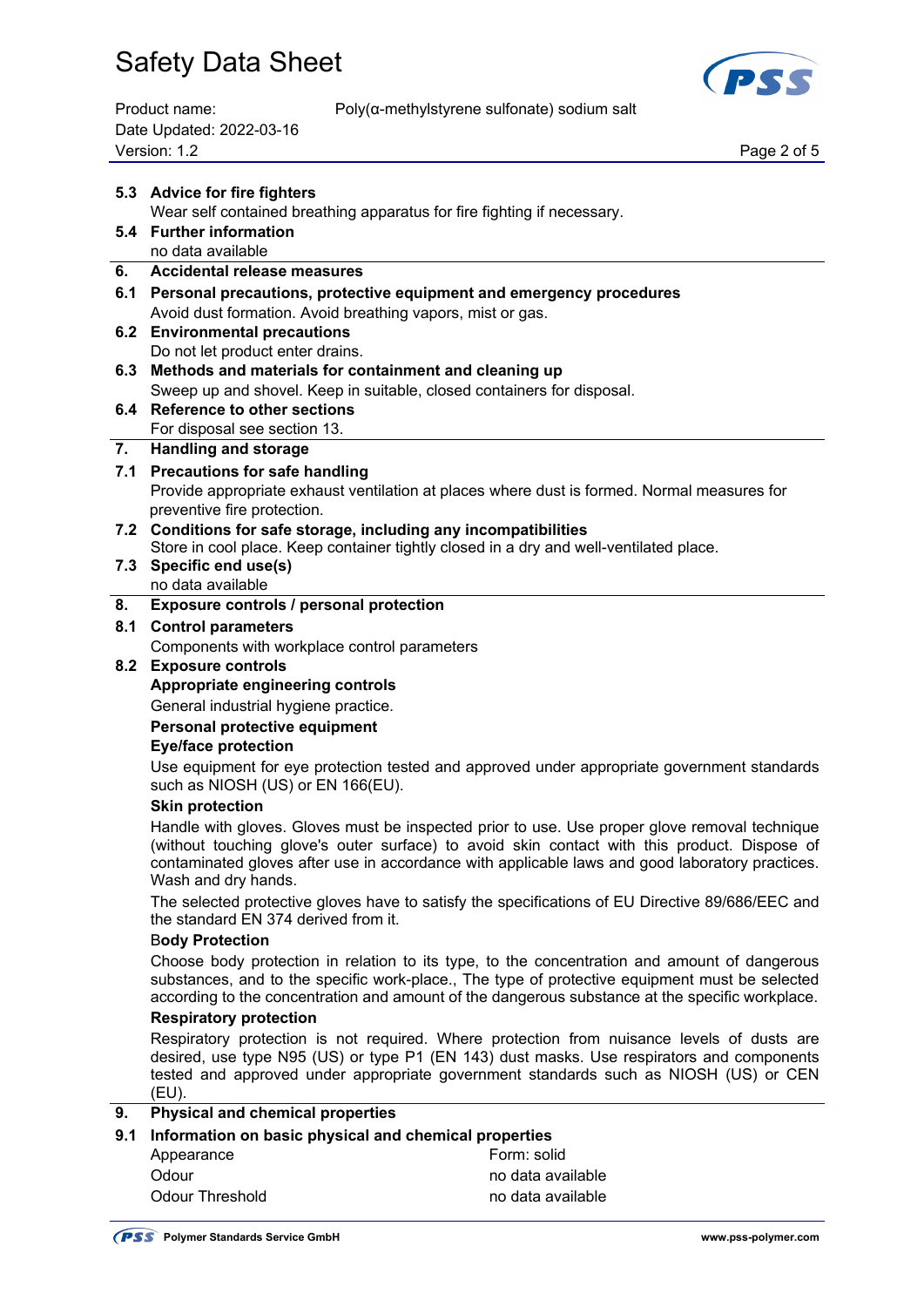Product name: Poly(α-methylstyrene sulfonate) sodium salt

Date Updated: 2022-03-16 Version: 1.2 Page 3 of 5

| pH                                                                                       |                                                  | no data available |  |  |  |
|------------------------------------------------------------------------------------------|--------------------------------------------------|-------------------|--|--|--|
| Melting point/freezing point                                                             |                                                  | no data available |  |  |  |
|                                                                                          | Initial boiling point and boiling range          | no data available |  |  |  |
| <b>Flash Point</b>                                                                       |                                                  | no data available |  |  |  |
| Evaporation rate                                                                         |                                                  | no data available |  |  |  |
| Flammability                                                                             |                                                  | no data available |  |  |  |
|                                                                                          | Upper/lower flammability or explosive limits     | no data available |  |  |  |
| Vapour pressure                                                                          |                                                  | no data available |  |  |  |
| Vapour density                                                                           |                                                  | no data available |  |  |  |
| Relative density                                                                         |                                                  | no data available |  |  |  |
| Water solubility                                                                         |                                                  | no data available |  |  |  |
|                                                                                          | Partition coefficient: n- Octanol/Water          | no data available |  |  |  |
| Auto ignition temperature                                                                |                                                  | no data available |  |  |  |
| Decomposition temperature                                                                |                                                  | no data available |  |  |  |
| Viscosity                                                                                |                                                  | no data available |  |  |  |
|                                                                                          |                                                  | no data available |  |  |  |
| <b>Explosive properties</b>                                                              |                                                  |                   |  |  |  |
| Oxidizing properties                                                                     |                                                  | no data available |  |  |  |
| 9.2 Other safety information<br>no data available                                        |                                                  |                   |  |  |  |
| 10. Stability and reactivity                                                             |                                                  |                   |  |  |  |
| 10.1 Reactivity                                                                          |                                                  |                   |  |  |  |
| no data available                                                                        |                                                  |                   |  |  |  |
| 10.2 Chemical stability                                                                  |                                                  |                   |  |  |  |
| no data available                                                                        |                                                  |                   |  |  |  |
|                                                                                          | 10.3 Possibility of hazardous reactions          |                   |  |  |  |
| no data available                                                                        |                                                  |                   |  |  |  |
| 10.4 Conditions to avoid                                                                 |                                                  |                   |  |  |  |
| no data available                                                                        |                                                  |                   |  |  |  |
| 10.5 Incompatible materials                                                              |                                                  |                   |  |  |  |
| Strong oxidizing agents                                                                  |                                                  |                   |  |  |  |
|                                                                                          | 10.6 Hazardous decomposition products            |                   |  |  |  |
|                                                                                          | Other decomposition products - no data available |                   |  |  |  |
| 11. Toxicological information                                                            |                                                  |                   |  |  |  |
|                                                                                          | 11.1 Information on toxicological effects        |                   |  |  |  |
| <b>Acute toxicity</b>                                                                    |                                                  |                   |  |  |  |
| no data available                                                                        |                                                  |                   |  |  |  |
| <b>Skin corrosion/irritation</b>                                                         |                                                  |                   |  |  |  |
| no data available                                                                        |                                                  |                   |  |  |  |
| Serious eye damage/eye irritation                                                        |                                                  |                   |  |  |  |
| no data available                                                                        |                                                  |                   |  |  |  |
| <b>Respiratory or skin sensitisation</b>                                                 |                                                  |                   |  |  |  |
| no data available                                                                        |                                                  |                   |  |  |  |
| <b>Germ cell mutagenicity</b>                                                            |                                                  |                   |  |  |  |
| no data available                                                                        |                                                  |                   |  |  |  |
| Carcinogenicity                                                                          |                                                  |                   |  |  |  |
| IARC:<br>No component of this product present at levels greater than or equal to 0.1% is |                                                  |                   |  |  |  |
| identified as probable, possible or confirmed human carcinogen by IARC.                  |                                                  |                   |  |  |  |
| <b>Reproductive toxicity</b>                                                             |                                                  |                   |  |  |  |
| no data available                                                                        |                                                  |                   |  |  |  |
|                                                                                          |                                                  |                   |  |  |  |

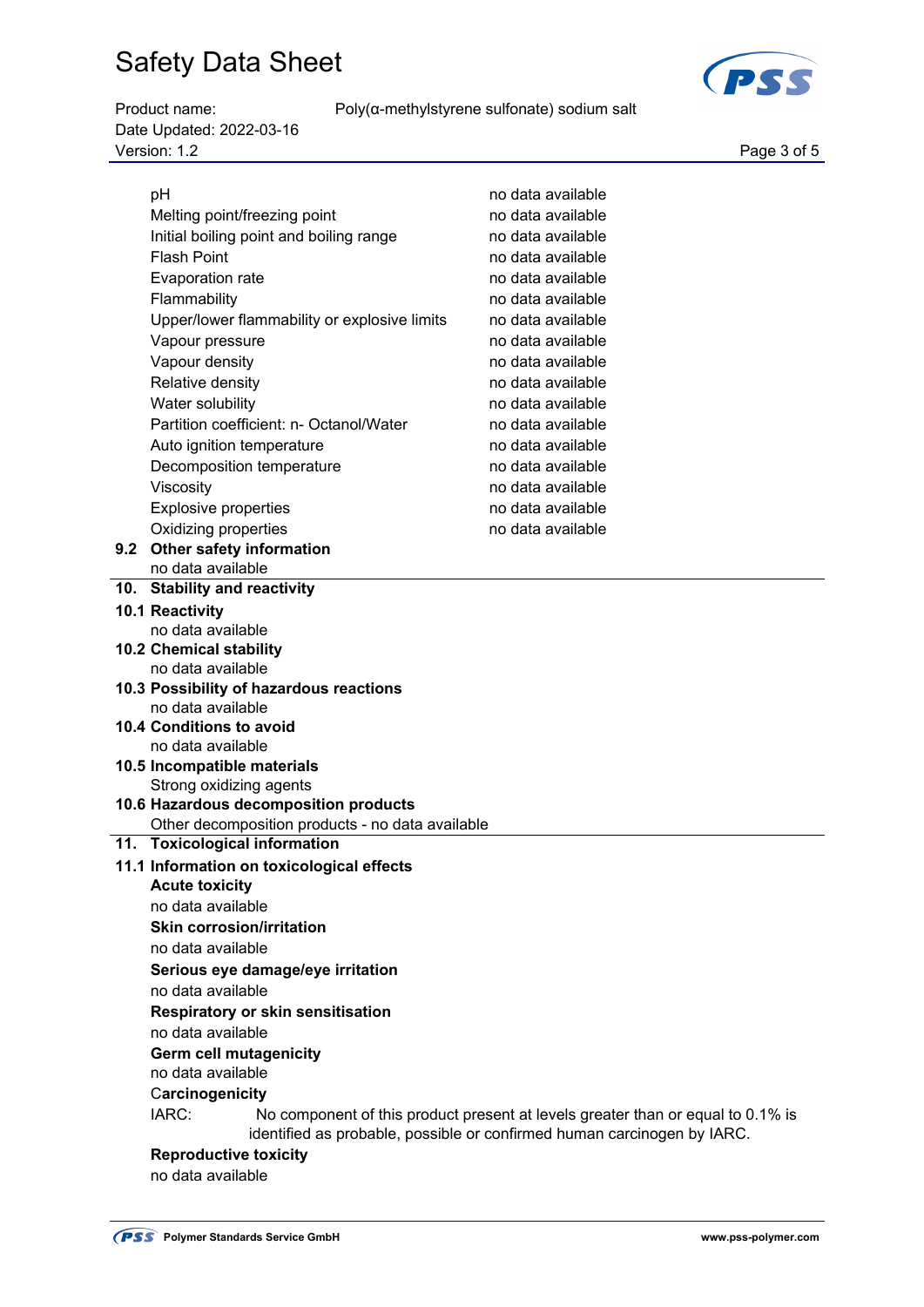

Product name: Poly(α-methylstyrene sulfonate) sodium salt

| Product name:                           | Poly(a-methylstyrene sulfonate) sodium sait                                |             |  |  |  |  |  |
|-----------------------------------------|----------------------------------------------------------------------------|-------------|--|--|--|--|--|
| Date Updated: 2022-03-16                |                                                                            |             |  |  |  |  |  |
| Version: 1.2                            |                                                                            | Page 4 of 5 |  |  |  |  |  |
|                                         |                                                                            |             |  |  |  |  |  |
|                                         | Specific target organ toxicity - single exposure                           |             |  |  |  |  |  |
| no data available                       |                                                                            |             |  |  |  |  |  |
|                                         | Specific target organ toxicity - repeated exposure                         |             |  |  |  |  |  |
| no data available                       |                                                                            |             |  |  |  |  |  |
| <b>Aspiration hazard</b>                |                                                                            |             |  |  |  |  |  |
| no data available                       |                                                                            |             |  |  |  |  |  |
| <b>Potential health effects</b>         |                                                                            |             |  |  |  |  |  |
| <b>Inhalation</b>                       | May be harmful if inhaled. May cause respiratory tract irritation.         |             |  |  |  |  |  |
| Ingestion                               | May be harmful if swallowed.                                               |             |  |  |  |  |  |
| <b>Skin</b>                             | May be harmful if absorbed through skin. May cause skin irritation.        |             |  |  |  |  |  |
| <b>Eyes</b>                             | May cause eye irritation.                                                  |             |  |  |  |  |  |
| <b>Additional Information</b>           |                                                                            |             |  |  |  |  |  |
| <b>RTECS: Not available</b>             |                                                                            |             |  |  |  |  |  |
| 12. Ecological information              |                                                                            |             |  |  |  |  |  |
| 12.1 Toxicity                           |                                                                            |             |  |  |  |  |  |
| no data available                       |                                                                            |             |  |  |  |  |  |
| 12.2 Persistence and degradability      |                                                                            |             |  |  |  |  |  |
| no data available                       |                                                                            |             |  |  |  |  |  |
| 12.3 Bioaccumulative potential          |                                                                            |             |  |  |  |  |  |
| no data available                       |                                                                            |             |  |  |  |  |  |
| 12.4 Mobility in soil                   |                                                                            |             |  |  |  |  |  |
| no data available                       |                                                                            |             |  |  |  |  |  |
| 12.5 Results of PBT and vPvB assessment |                                                                            |             |  |  |  |  |  |
| no data available                       |                                                                            |             |  |  |  |  |  |
| 12.6 Other adverse effects              |                                                                            |             |  |  |  |  |  |
| no data available                       |                                                                            |             |  |  |  |  |  |
| 13. Disposal considerations             |                                                                            |             |  |  |  |  |  |
| 13.1 Waste treatment methods            |                                                                            |             |  |  |  |  |  |
| <b>Product</b>                          |                                                                            |             |  |  |  |  |  |
|                                         | Offer surplus and non-recyclable solutions to a licensed disposal company. |             |  |  |  |  |  |
|                                         | <b>Contaminated packaging</b>                                              |             |  |  |  |  |  |
| Dispose of as unused product.           |                                                                            |             |  |  |  |  |  |
| 14. Transport information               |                                                                            |             |  |  |  |  |  |
| 14.1 UN number                          |                                                                            |             |  |  |  |  |  |
| ADR/RID: -                              | IMDG: -                                                                    | IATA: -     |  |  |  |  |  |
|                                         |                                                                            |             |  |  |  |  |  |
| 14.2 UN proper shipping name            |                                                                            |             |  |  |  |  |  |
| ADR/RID:<br>Not dangerous goods         |                                                                            |             |  |  |  |  |  |
| IMDG:<br>Not dangerous goods            |                                                                            |             |  |  |  |  |  |
| IATA:<br>Not dangerous goods            |                                                                            |             |  |  |  |  |  |
| 14.3 Transport hazard class(es)         |                                                                            |             |  |  |  |  |  |
| ADR/RID: -                              | IMDG: -                                                                    | IATA: -     |  |  |  |  |  |
| 14.4 Packaging group                    |                                                                            |             |  |  |  |  |  |
| ADR/RID: -                              | IMDG: -                                                                    | IATA: -     |  |  |  |  |  |
|                                         |                                                                            |             |  |  |  |  |  |
| <b>14.5 Environmental hazards</b>       |                                                                            |             |  |  |  |  |  |
| ADR/RID: no                             | IMDG Marine pollutant: no                                                  | IATA: no    |  |  |  |  |  |
|                                         |                                                                            |             |  |  |  |  |  |
| 14.6 Special precautions for user       |                                                                            |             |  |  |  |  |  |

no data available